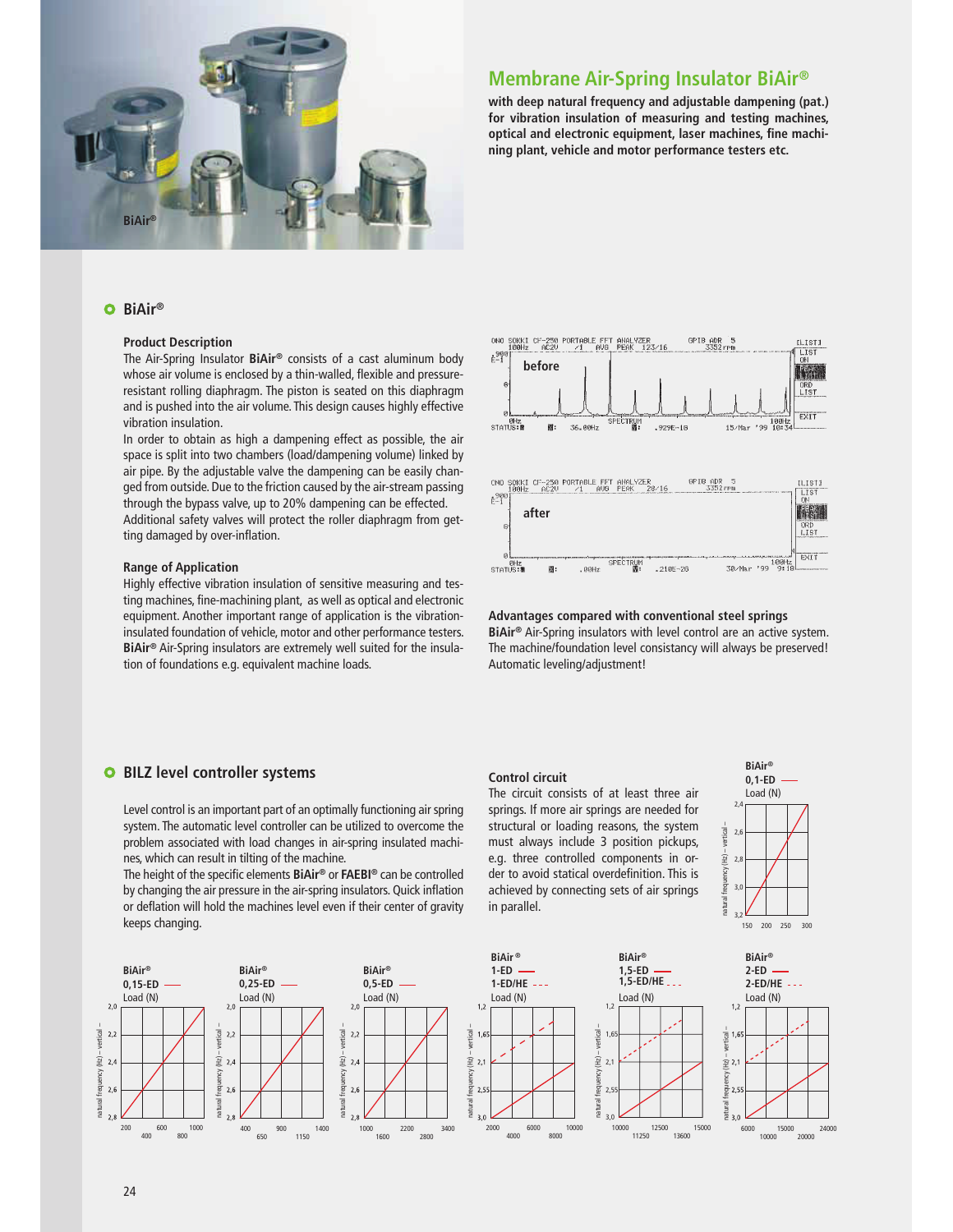



|                                 | type                                                                                                                                                                                  | ØA<br>mm                                             | W <sub>mm</sub>                                      | Ø C mm                                               | workheight<br>$H$ mm                                 | max.<br>load N at<br>max. 4 bar                                                                                                               | max.<br>load N at<br>max. 6 bar                                      | Hz (vertical)<br>approx.                             | natural frequency natural frequency<br>Hz (horizontale)<br>approx. |
|---------------------------------|---------------------------------------------------------------------------------------------------------------------------------------------------------------------------------------|------------------------------------------------------|------------------------------------------------------|------------------------------------------------------|------------------------------------------------------|-----------------------------------------------------------------------------------------------------------------------------------------------|----------------------------------------------------------------------|------------------------------------------------------|--------------------------------------------------------------------|
| α†⊞о                            | BiAir <sup>®</sup> 0,1 -ED-ST<br>BiAir® 0,15-ED-ST<br>BiAir® 0,25-ED-ST<br>BiAir® 0,5 -ED-ST<br>BiAir <sup>®</sup> 1<br>-ED-ST<br>BiAir <sup>®</sup> 2<br>-ED-ST<br>BiAir® 2,5 -ED-ST | 76<br>76<br>110<br>130<br>200<br>260<br>300          | 72<br>72<br>182<br>190<br>275<br>350<br>390          | 72<br>72<br>110<br>129<br>200<br>260<br>300          | 77<br>77<br>87<br>100<br>100<br>100<br>100           | 180<br>670<br>1130<br>2670<br>6330<br>14200<br>19670                                                                                          | 270<br>1000<br>1700<br>4000<br>9500<br>21300<br>29500                | 3<br>2,5<br>2,5<br>2,5<br>2,5<br>2,5<br>2,5          | 3<br>2,5<br>2,5<br>2,5<br>2,5<br>2,5<br>2,5                        |
| ים⊍<br>W                        | BiAir® 0,5-ED<br>BiAir <sup>®</sup> 1 -ED<br>BiAir <sup>®</sup> 1,5-ED<br>BiAir <sup>®</sup> 2 - ED<br>BiAir® 2,5-ED<br>BiAir® 3 - ED<br>BiAir® 4 -ED<br>BiAir® 5 - ED                | 120<br>172<br>212<br>226<br>271<br>348<br>490<br>747 | 216<br>288<br>305<br>335<br>378<br>467<br>605<br>855 | 129<br>200<br>230<br>260<br>300<br>382<br>530<br>798 | 157<br>157<br>157<br>157<br>157<br>157<br>157<br>157 | 2670<br>6330<br>10170<br>14200<br>19670<br>34130<br>65730<br>155730                                                                           | 4000<br>9500<br>15260<br>21300<br>29500<br>51200<br>98600<br>233600  | 2,5<br>2,5<br>2,5<br>2,5<br>2,5<br>2,5<br>2,5<br>2,5 | 2,5<br>2,5<br>2,5<br>2,5<br>2,5<br>2,5<br>2,5<br>2,5               |
| ბ⊪სი∍<br>A<br>W<br>$ST = Steel$ | BiAir <sup>®</sup> 1 -ED/HE<br>BiAir® 1,5-ED/HE<br>BiAir® 2 -ED/HE<br>BiAir® 2,5-ED/HE<br>BiAir® 3 -ED/HE<br>BiAir® 4 -ED/HE<br>BiAir® 4 -ED/HE-Max<br>BiAir® 5 -ED/HE-Max            | 172<br>215<br>226<br>271<br>348<br>490<br>490<br>718 | 288<br>305<br>335<br>378<br>467<br>605<br>605<br>960 | 200<br>230<br>260<br>300<br>382<br>530<br>530<br>880 | 307<br>307<br>307<br>307<br>307<br>307<br>509<br>509 | 6330<br>10170<br>14200<br>19670<br>34130<br>65730<br>65730<br>155730<br>When choosing<br>the size of the<br>air-spring consider<br>loading at | 9500<br>15260<br>21300<br>29500<br>51200<br>98600<br>98600<br>233600 | 1,7<br>1,7<br>1,7<br>1,7<br>1,7<br>1,7<br>1,1<br>1,1 | 2,5<br>2,5<br>2,5<br>2,5<br>2,5<br>2,5<br>2,5<br>2,0               |

4 bar only.

**Air springs with higher max. loads as well as air springs with lower natural frequencies can be supplied upon request!**